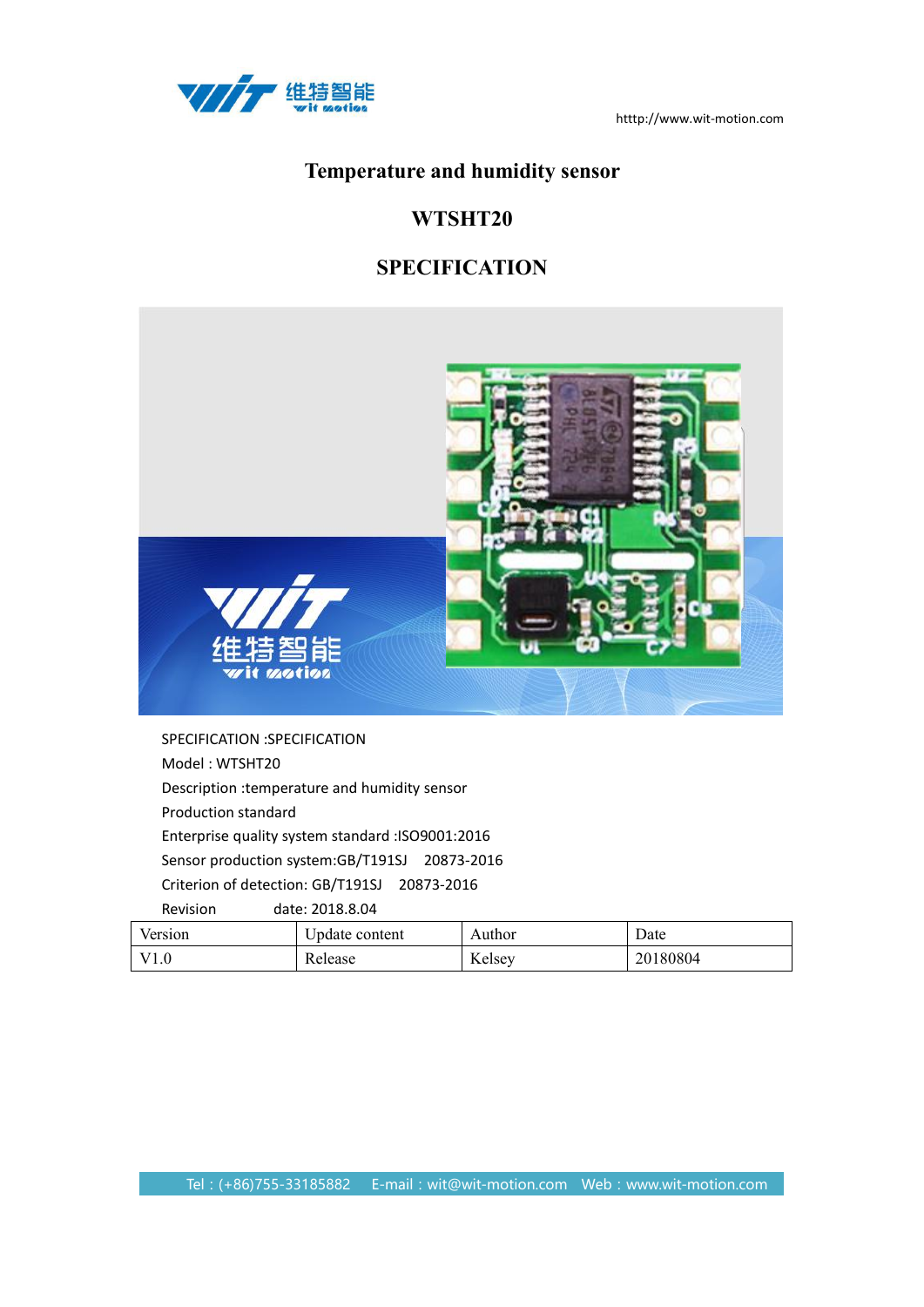

# Catalog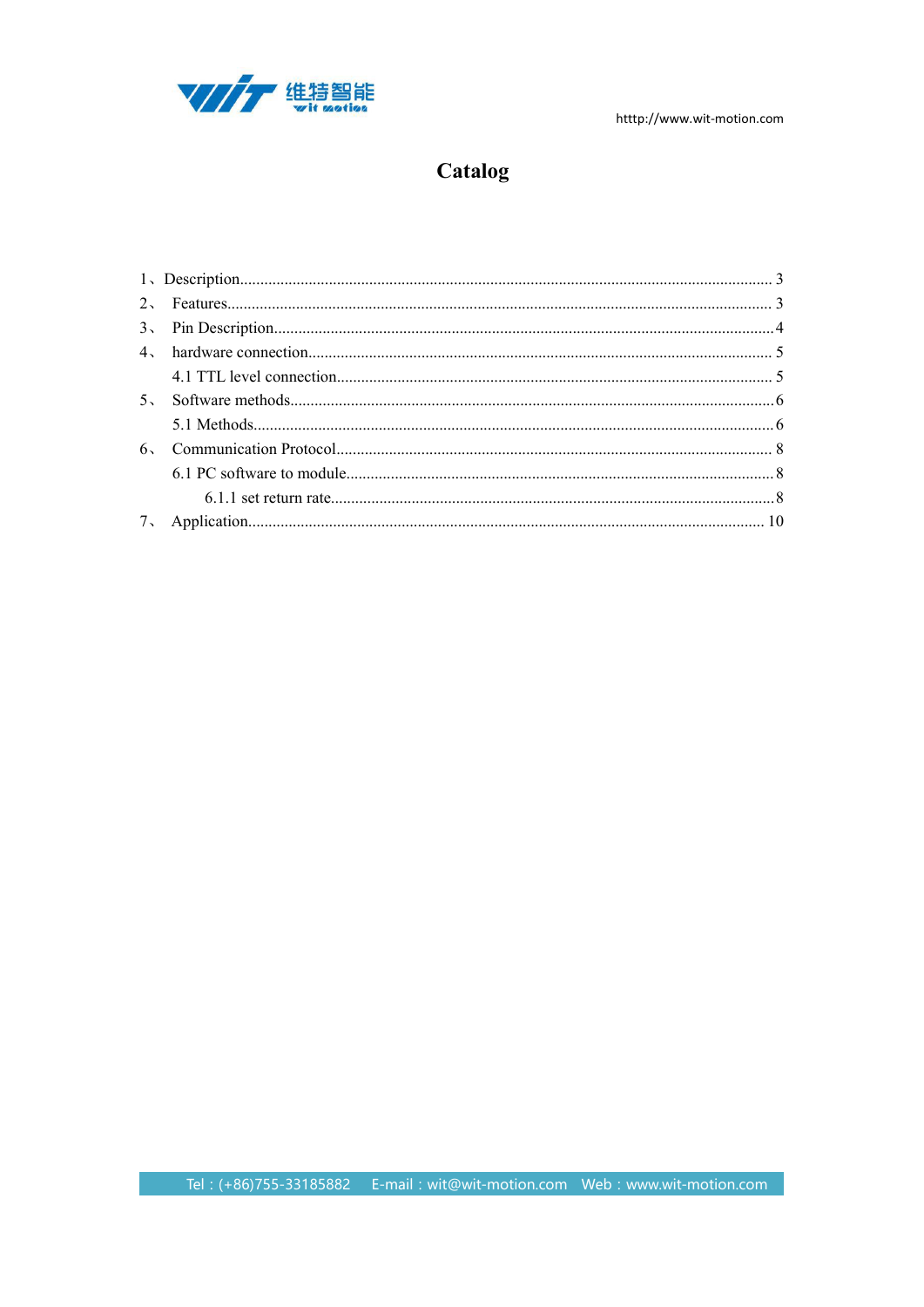



## <span id="page-2-0"></span>**1**、**Description**

The SHT20 digital temperature and humidity sensor from Switzerland is based on the word-leading CMOSens® digital sensing technology for high reliability and excellent long-term stability. Full range calibration,two-wire digital interface, directly connected to micro controller, greatly reducing development time, simplifying peripheral circuits and reduce cost, in addition, small size,quick in response,low energy consumption,immersible, strong anti-interference ability, integrated temperature and humidity, combined with dew point measurement and cost effective,making the product suitable for a variety of applications

Using the gold plating technology of stamp hole, quality guarantee, can embed in the PCB board of the user.



Thick: 2mm

| Size   | 15.24mmX15.24mm X 2mm |  |
|--------|-----------------------|--|
| Weight | 0.8 <sub>g</sub>      |  |

# <span id="page-2-1"></span>**2**、**Features**

- 1) Voltage:2.1~3.3V
- 2) Consumption current: 0.21mA(10HZ 3.3V)

0.08mA(0.1HZ 3.3V)

- 3) Volume: 15.24mm\*15.24mm\*2mm
- 4) Pad pitch: up and down 100mil(2.54mm) ,left and right 600mil(15.24mm)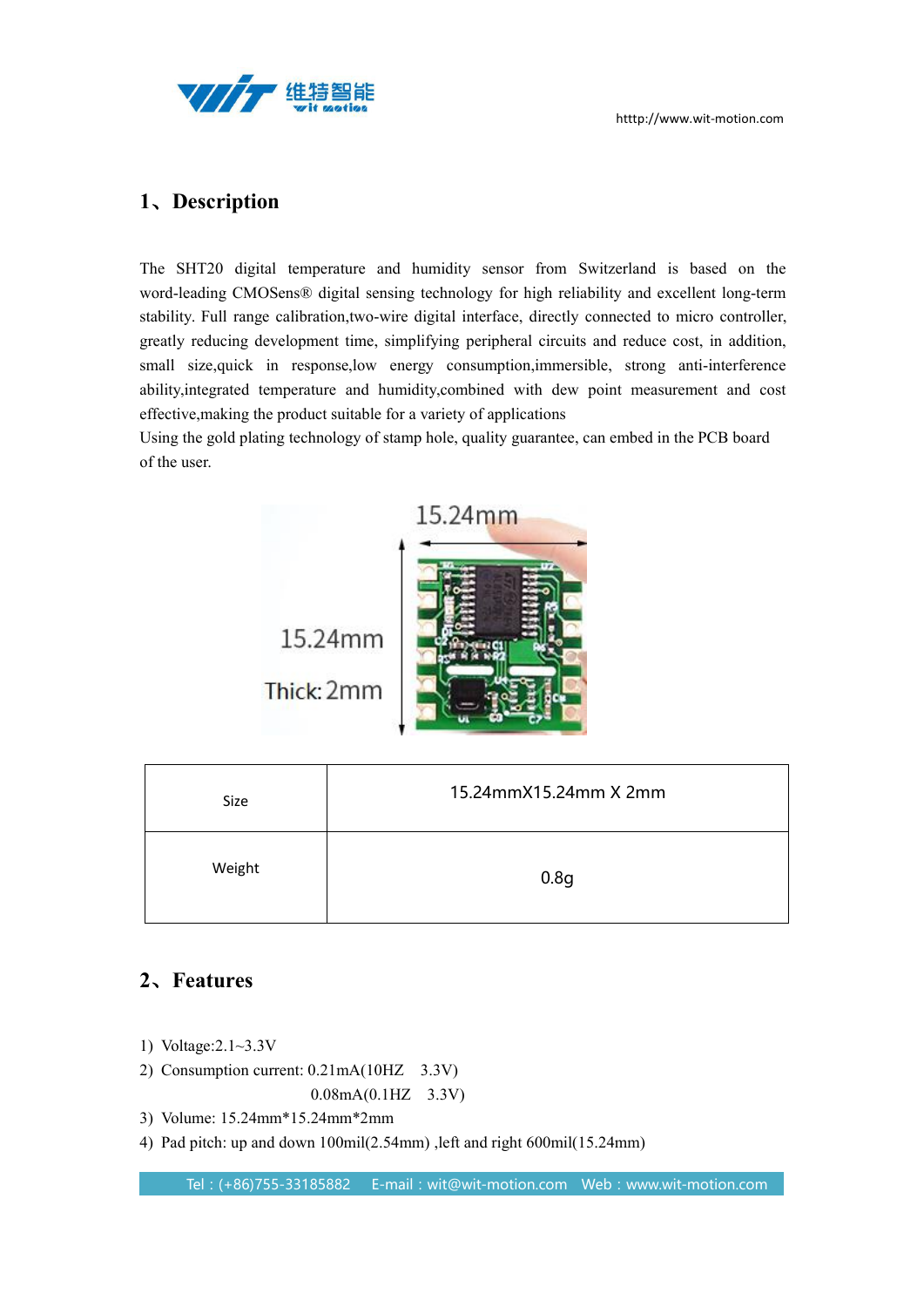

- 5) Data: temperature, humidity
- 6) Baud rate: 115200(default)
- 7) Return rate:10 5 2 1(default) 0.5 0.1HZ optional
- 8) Range:temperature:-40~125℃ humidity:0~100%RH
- 9) Precision: temperature:  $±0.3$ °C humidity: ±3%RH
- 10) Data interface:UART(TTL)
- 11) Data format:digital output(ASCLL code)

# <span id="page-3-0"></span>**3**、**Pin Description**



| Name           | Function                                   |
|----------------|--------------------------------------------|
| VCC            | Power, 2.1-3.3V input                      |
| <b>RX</b>      | Serial data input, TTL                     |
| TX             | Serial data output, TTL                    |
| GND            | GND                                        |
| D <sub>0</sub> | Temperature upper limit alarm value output |
| D1             | Temperature lower limit alarm value output |
| D <sub>2</sub> | Humidity upper limit alarm value output    |
| D <sub>3</sub> | Humidity lower limit alarm value output    |

Note: S1 S2 port no function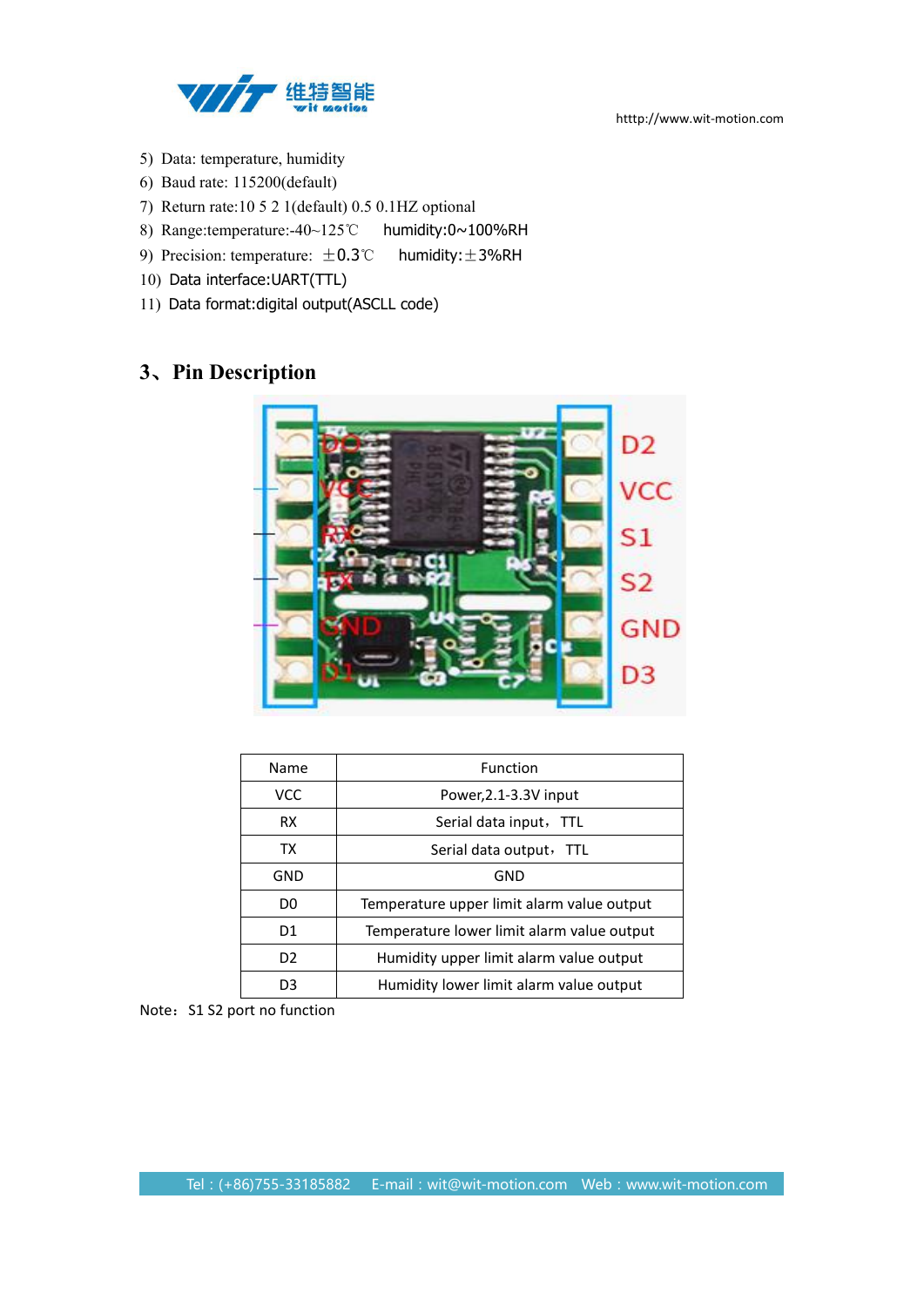

## <span id="page-4-0"></span>**4**、**Hardware connection**

# <span id="page-4-1"></span>**4.1 TTL level connection**

When connected to the PC software, you need a USB -TTL module. Recommend the following the USB -TTL module:

[https://www.aliexpress.com/store/product/Usb-converter-cp2102-usb-ttl-485-232-3-3v-and-5v-out](https://www.aliexpress.com/store/product/Usb-converter-cp2102-usb-ttl-485-232-3-3v-and-5v-output-three-multifunctional-functions/2029054_32873159970.html) put-three-multifunctional-functions/2029054\_32873159970.html





The method of connecting the temperature and humidity module with the USB serial module is: 1. Firstly connect the module with the USB - TTL and then connect them to the computer. The ways of connecting module with USB -TTL are:

VCC TX RX GND of the module connected to  $+5/3.3V$  RX TX GND of the serial module respectively. It is noteworthy that TX and RX need to be crossed, which is TX connected to RX, RX connected to TX.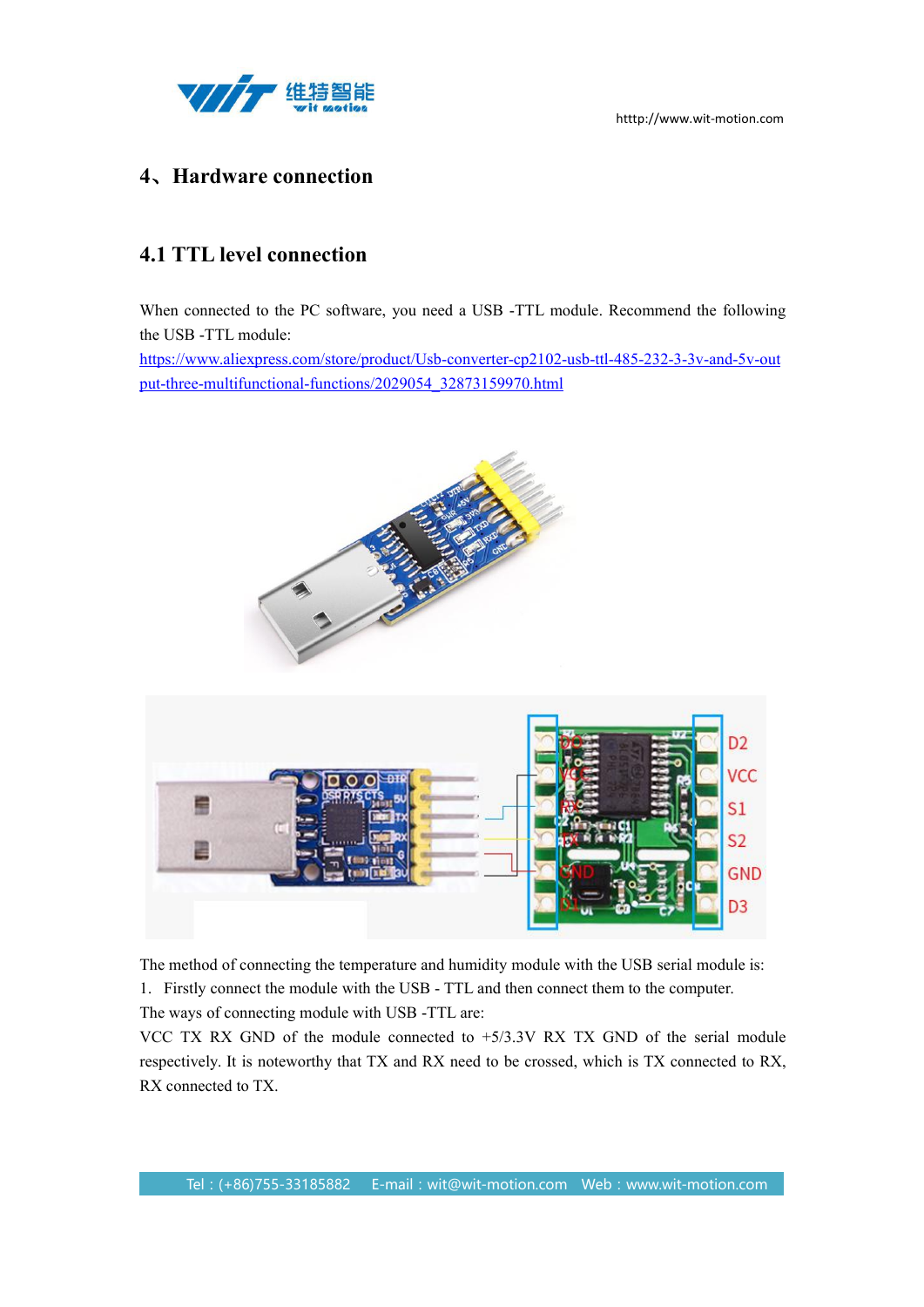

## <span id="page-5-0"></span>**5**、**Software methods**

## <span id="page-5-1"></span>**5.1 Methods**

First, the module is connected USB -TTL module to the computer, install the serial module driver. then Device Manager can query corresponding serial number, as show in the figure :



[https://wiki.wit-motion.com/english/doku.php?id=communication\\_module](https://wiki.wit-motion.com/english/doku.php?id=communication_module)

Open the serial port debugging assistant, select the correct serial port, the serial port number is in the device manager to display,data bit 8 bits, stop bit 1 bit ,check bit 0.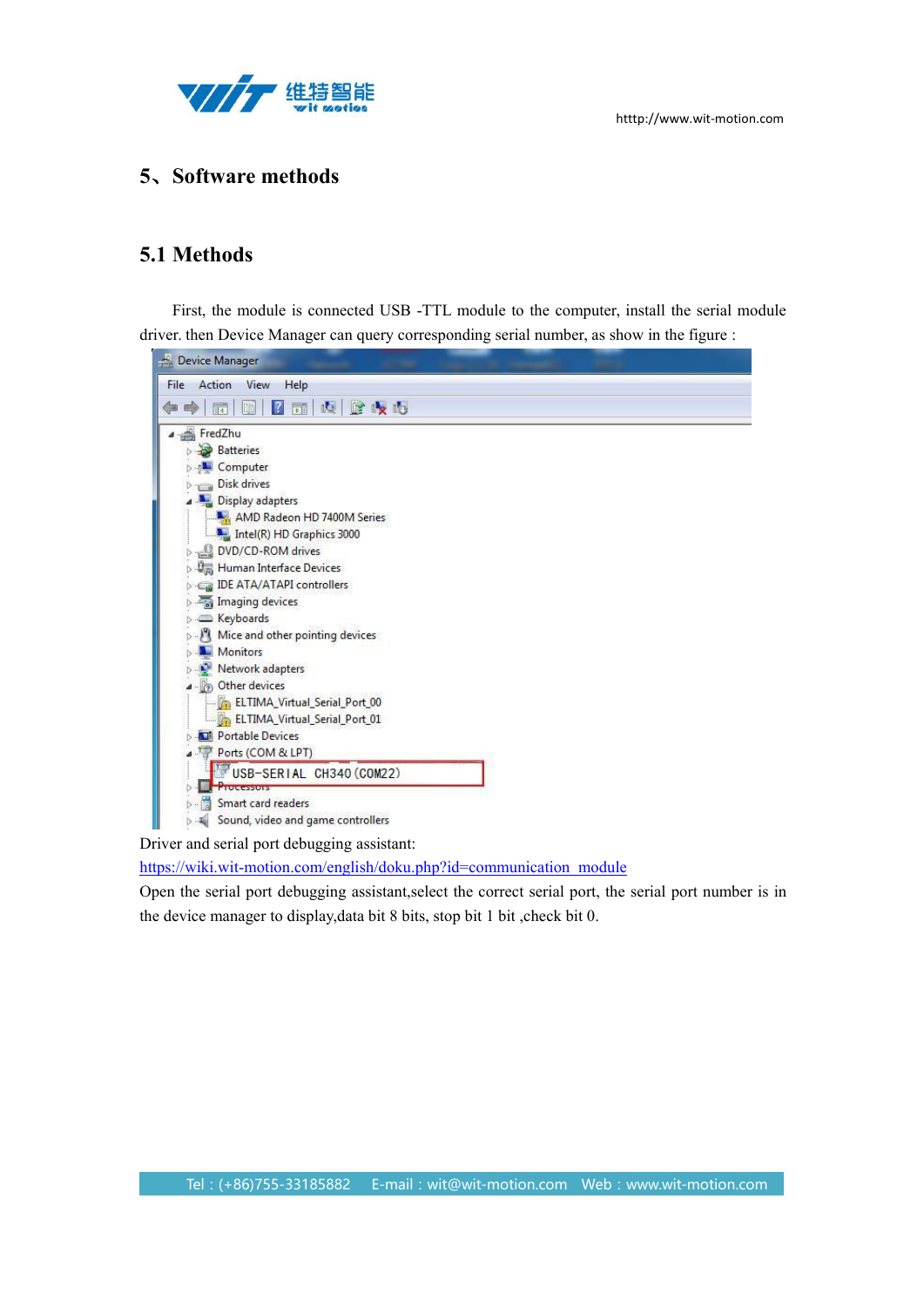

| ser Serial Port Utility                     |                            |      |    |
|---------------------------------------------|----------------------------|------|----|
| Eile Edit View Tools Help                   |                            |      |    |
| LOG                                         | $\sqrt{1+\Omega}$          |      |    |
| Serial Port Setting                         |                            |      |    |
| Port USB-SER (COM6) -                       |                            |      |    |
| Baudrate 115200<br>▼                        |                            |      |    |
| $\overline{\phantom{0}}$<br>Data Bits 8     |                            |      |    |
| Parity None<br>$\overline{\phantom{a}}$     |                            |      |    |
| Stop Bits 1<br>$\overline{\phantom{a}}$     |                            |      |    |
| Flow Type None<br>۰                         |                            |      |    |
| Receive Setting                             |                            |      |    |
| $\odot$ Text<br>$\bigcirc$ Hex              |                            |      |    |
| Auto Feed Line                              |                            |      |    |
| Display Send                                |                            |      |    |
| □ Display Time                              |                            |      |    |
| Send Setting                                |                            | Send |    |
| $\bigcirc$ Hex<br>$\bullet$ Text            |                            |      |    |
| $\frac{1}{\sqrt{2}}$ ns<br>$\Box$ Loop 1000 |                            |      | ▼  |
| <b>COM6 CLOSED</b>                          | Rx: 0 Bytes<br>Tx: 0 Bytes |      | d. |

Select the correct serial port to see the data,the module send the ASCLL code,the module automatically sent data when power up.

Temp is temperature data, Humi is humidity data.

| seu Serial Port Utility                                                               |                                                                                                                                                                                                                                                                          |  | X    |
|---------------------------------------------------------------------------------------|--------------------------------------------------------------------------------------------------------------------------------------------------------------------------------------------------------------------------------------------------------------------------|--|------|
| File Edit View Tools Help                                                             |                                                                                                                                                                                                                                                                          |  |      |
| $\log$ $\frac{1}{2}$ $\log$                                                           |                                                                                                                                                                                                                                                                          |  |      |
| Serial Port Setting<br>Port USB-SER (COM( v                                           | $Temp = 32.980$<br>$Hum1 = 47.000$<br>$Temp = 32.940$<br>$H$ umi = 47.130<br>$Temp = 32.960$<br>$Hum1 = 51.480$                                                                                                                                                          |  |      |
| Baudrate 115200                                                                       | $Temp = 32.980$<br>Humi = $55.570$<br>$Temp = 32.950$<br>Humi = $54.270$                                                                                                                                                                                                 |  |      |
| $\overline{\phantom{0}}$<br>Data Bits 8<br>$\overline{\phantom{a}}$<br>Parity None    | $Temp = 32.940$<br>$Hum1 = 52.290$<br>$Temp = 32.910$<br>$Hum1 = 51.050$<br>$Temp = 32.880$<br>$H$ umi = 50.100                                                                                                                                                          |  |      |
| $\overline{\phantom{0}}$<br>Stop Bits 1                                               | $Temp = 32.800$<br>Humi = $49.220$<br>$Temp = 32.740$<br>Humi = $48.610$<br>$Temp = 32.700$<br>Humi = $48.310$                                                                                                                                                           |  |      |
| Flow Type None<br>▼<br>Receive Setting<br>$\bullet$ Text<br>$O$ Hex<br>Auto Feed Line | $Temp = 32.680$<br>Humi = $48.100$<br>$Temp = 32.660$<br>$H$ umi = 48.240<br>$Temp = 32.619$<br>$H$ umi = 48.440<br>$Temp = 32.590$<br>Humi = $48.640$<br>$Temp = 32.550$<br>Humi = $48.720$<br>$Temp = 32.520$<br>Humi = $48.720$<br>$Temp = 32.470$<br>Humi = $48.650$ |  |      |
| Display Send<br>Display Time                                                          |                                                                                                                                                                                                                                                                          |  |      |
| Send Setting<br>$\bullet$ Text<br>$O$ Hex                                             |                                                                                                                                                                                                                                                                          |  | Send |
| $\div$ ns<br>$\Box$ Loop 1000                                                         |                                                                                                                                                                                                                                                                          |  |      |
| COM6 OPENED, 115200, 8, NONE, 1, OFF Rx: 588 Bytes                                    | Tx: 0 Bytes                                                                                                                                                                                                                                                              |  | al.  |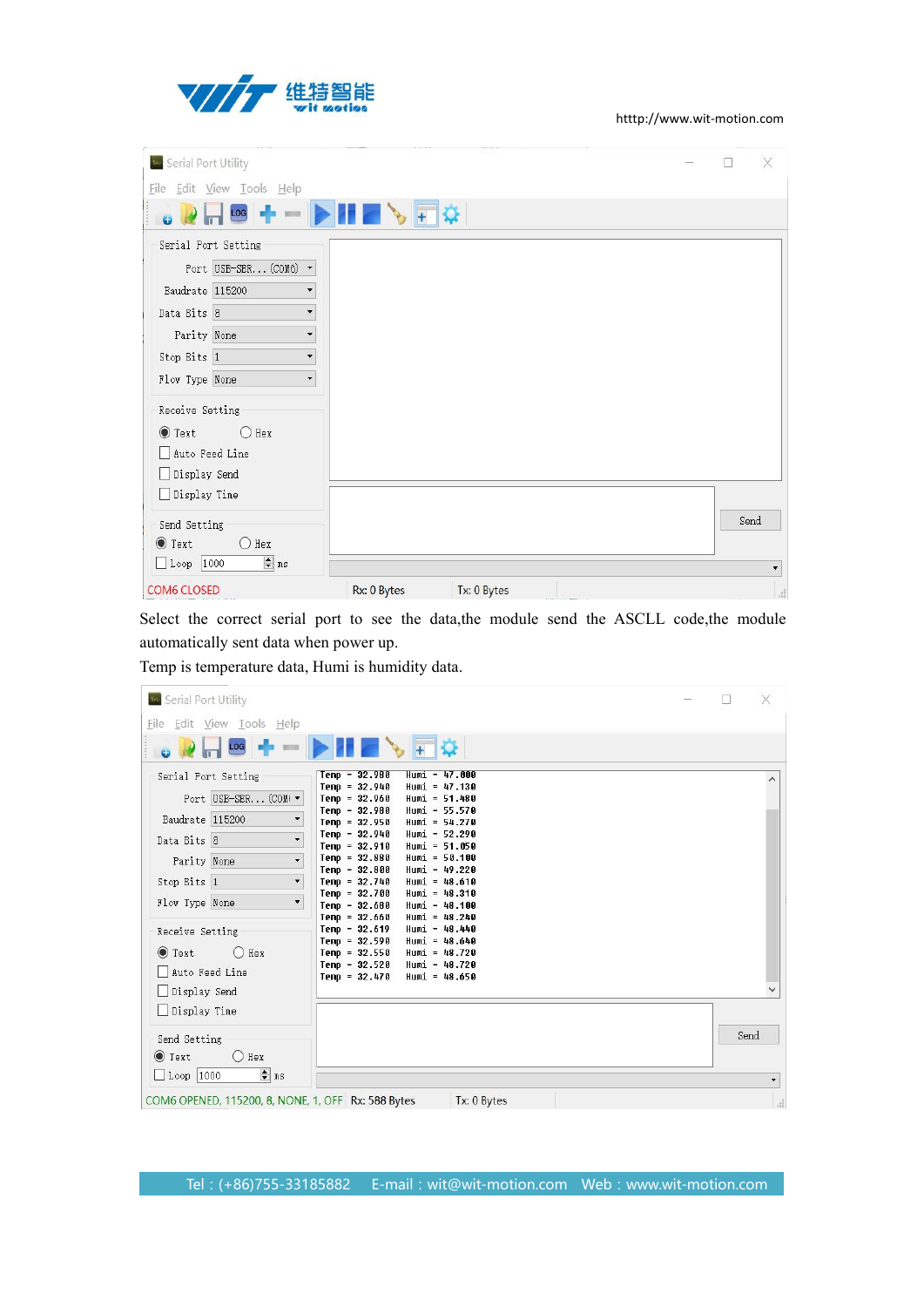

## <span id="page-7-0"></span>**6**、**Communication Protocol**

The following instructions need to be sent twice,the first time is mode from work module into configuration mode,the second send is setting module.

Level: TTL level (non RS232 level, if the module is wrong to the RS232 level may cause damage to the module)

Baud rate: 115200(unchangeable) stop bit 1,check bit 0

### <span id="page-7-1"></span>**6.1 PC software to module**

### <span id="page-7-2"></span>**6.1.1 Set return rate**

 $0xFF$   $0xAA$   $0x09$   $RRTE$   $0x00$ RATE: return rate 0x00: 10Hz 0x01:5Hz 0x02:2Hz  $0x03:1Hz$  (default) 0x04: 0.5Hz 0x05:0.2Hz 0x06: 0.1Hz

### **6.1.2 Set alarm value**

Temperature alarm value upper limit setting:  $0xFF$   $0xAA$   $0x02$   $Tmax$   $00$ Tmax is that the temperature alarm value from decimal to hexadecimal number Example :set temperature alarm value upper limit is  $40^{\circ}\text{C}$  0xFF 0xAA 0x02 0x28 0x00 Temperature alarm value lower limit setting:  $0xFF$   $0xAA$   $0x01$   $Tmin$   $00$ Tmin is that the temperature alarm value from decimal to hexadecimal number Example :set temperature alarm value upper limit is 20℃ 0xFF 0xAA 0x01 0x14 0x00 Humidity alarm value upper limit setting:  $0xFF$   $0xAA$   $0x04$  Hmax XMIN H Hmax is that the humidity alarm value from decimal to hexadecimal number. Example : set humidity alarm value upper limit 50%RH 0xFF 0xAA 0x04 0x32 0x00 Humidity alarm value lower limit setting:  $0xFF$   $0xAA$   $0x03$   $Hmin$   $XMIN H$ 

Tel: (+86)755-33185882 E-mail: wit@wit-motion.com Web: www.wit-motion.com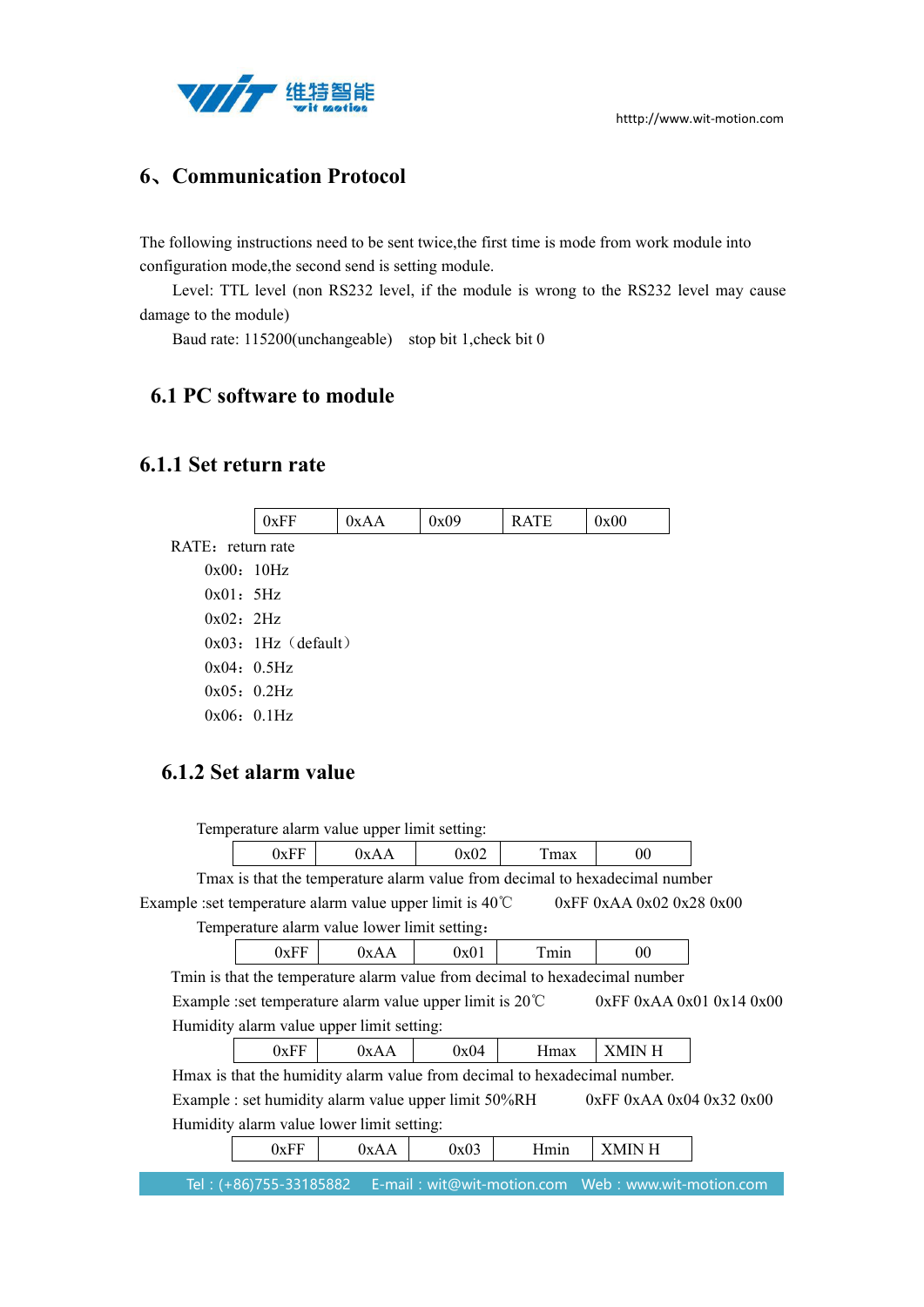

Hmin is that humidity alarm value from decimal to hexadecimal number. Example :set humidity alarm value upper limit 30%RH 0xFF 0xAA 0x03 0x1E 0x00

# **6.1.3 Set hold time (ms)**

The hold time is output alarm signal retentive time after the module from alarm state to normal state (default time is 100ms)

| 0xFF | 0xA            | $\sim$<br>UxU6 | $ -$<br>1 H I          | $\mathbf{v}$<br>n r t<br>וׂ⊬ו<br>Δ |
|------|----------------|----------------|------------------------|------------------------------------|
|      | $\overline{1}$ |                | <b>CONTRACT</b><br>. . | $T^*$<br>-<br><b>TTT</b>           |

Example :set hold time is 100ms Unit:ms 0xFF 0xAA 0x06 0x64 0x00

## **6.1.4 Set temperature and humidity alarm state**

Normally open:the port output of the no alarm switch is high level, when exceed the alarm value, the port output is low level.

|  | UXF F | $\mathbf{y}_{\mathbf{X}}$<br>$\mathbf{v}$<br>ъA<br>. . <u>. .</u> | 'AU. | UXUI<br>____ | IVH<br>UAT 1 |
|--|-------|-------------------------------------------------------------------|------|--------------|--------------|
|--|-------|-------------------------------------------------------------------|------|--------------|--------------|

<span id="page-8-0"></span>Normally close: the port output of the no alarm switch is low level, when exceed the alarm value, the port output is high level.

|--|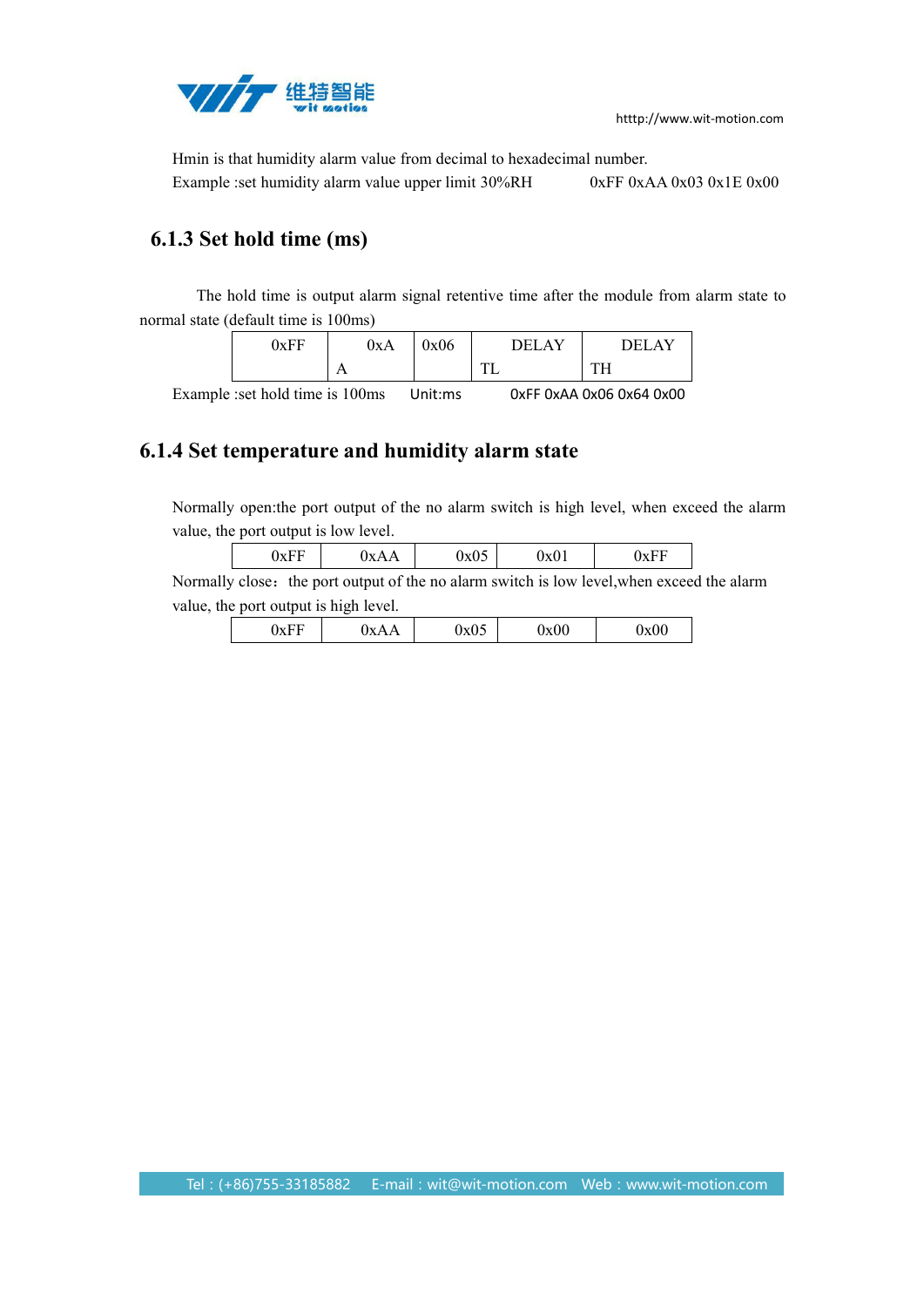

# **7**、**Application**

Agricultural machinery **Internet of things** 









Solar energy Power monitoring



Medical instruments Construction machinery



### Geological monitoring